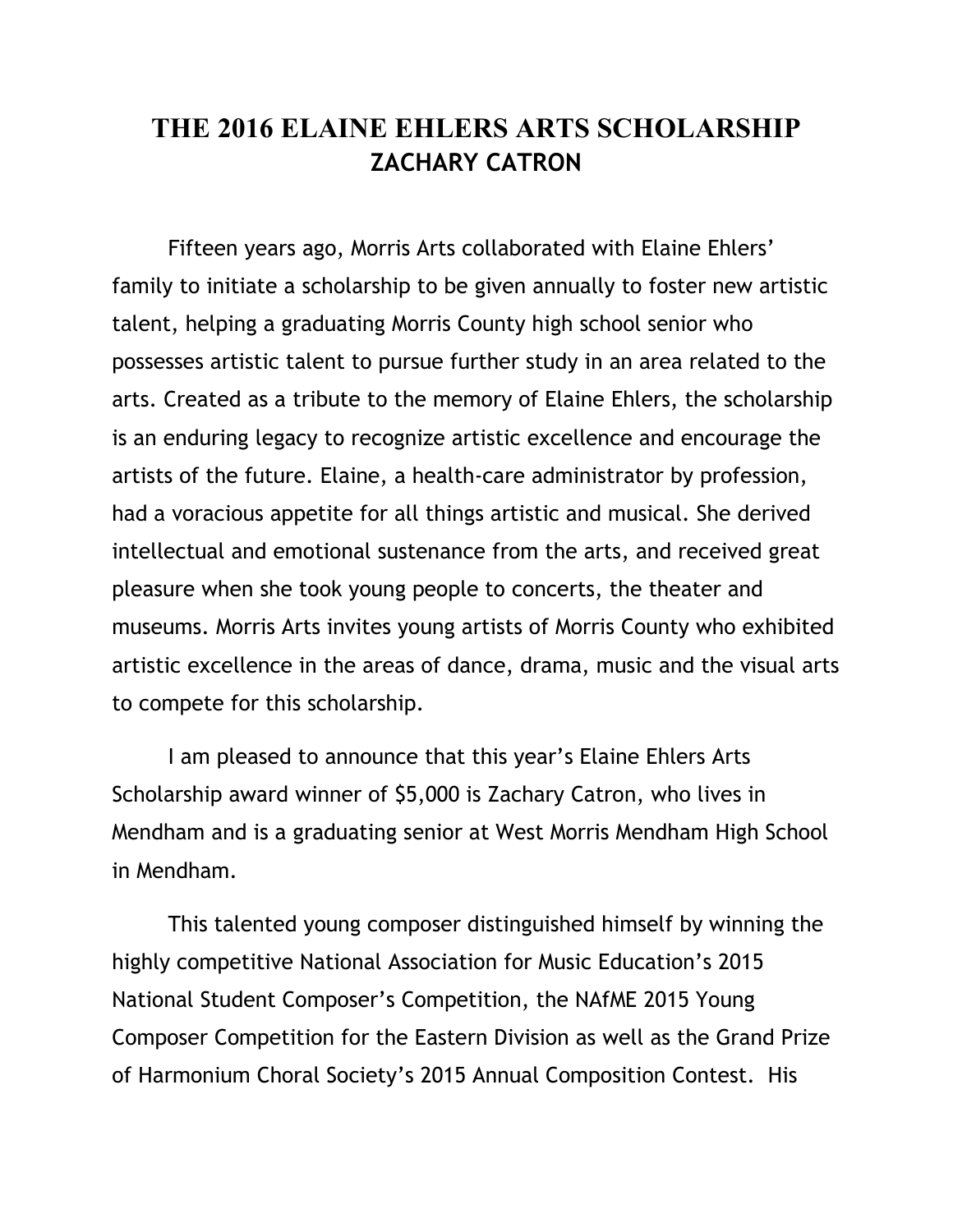works have been performed at Harmonium's Choral Society June, 2015 Concert, by the Austin Peay State University Symphony Orchestra (Clarksville, TN) at the NAfME National Conference (Oct., 2015), and by various local groups.

 Zachary also has experience in performance - as a pianist, violinist and singer as well as a conductor. With 11 years of private piano instruction with concert pianist Laryssa Krupa, 6 years of private violin lessons and 7 months on organ, Zachary plays violin in the New Jersey Youth Symphony, serves as concertmaster with the Chester Baroque Orchestra and the Mendham High School orchestra, sings with Mendham Voices, and with various local choral and *a capella* groups and has conducted the orchestra accompanying various Mendham High productions. He placed second in Crescendo Competition and won the opportunity to perform on piano at Carnegie Hall. He accompanied a recital at Juilliard and helped organize a variety of fundraising concerts in the community.

His composition teacher, Dr. David Sampson described Zachary as "the most talented high school musician I have ever taught." His High School music teacher, Mary Daly, stated "Zach encapsulates the epitome of musicianship." When describing the Incidental Music Zach composed for *Twelfth Night*, Ms. Daly said "The musical style fit perfectly into the period of the play while creating an emotional connection to specific characters and scenes. The audience was once again captivated by his beautiful music." She concluded, "In all my years of public teaching, I have never found anyone so deserving of the Elaine Ehlers Arts Scholarship and he Eugenie Coladarci Arts Scholarship as Zach."